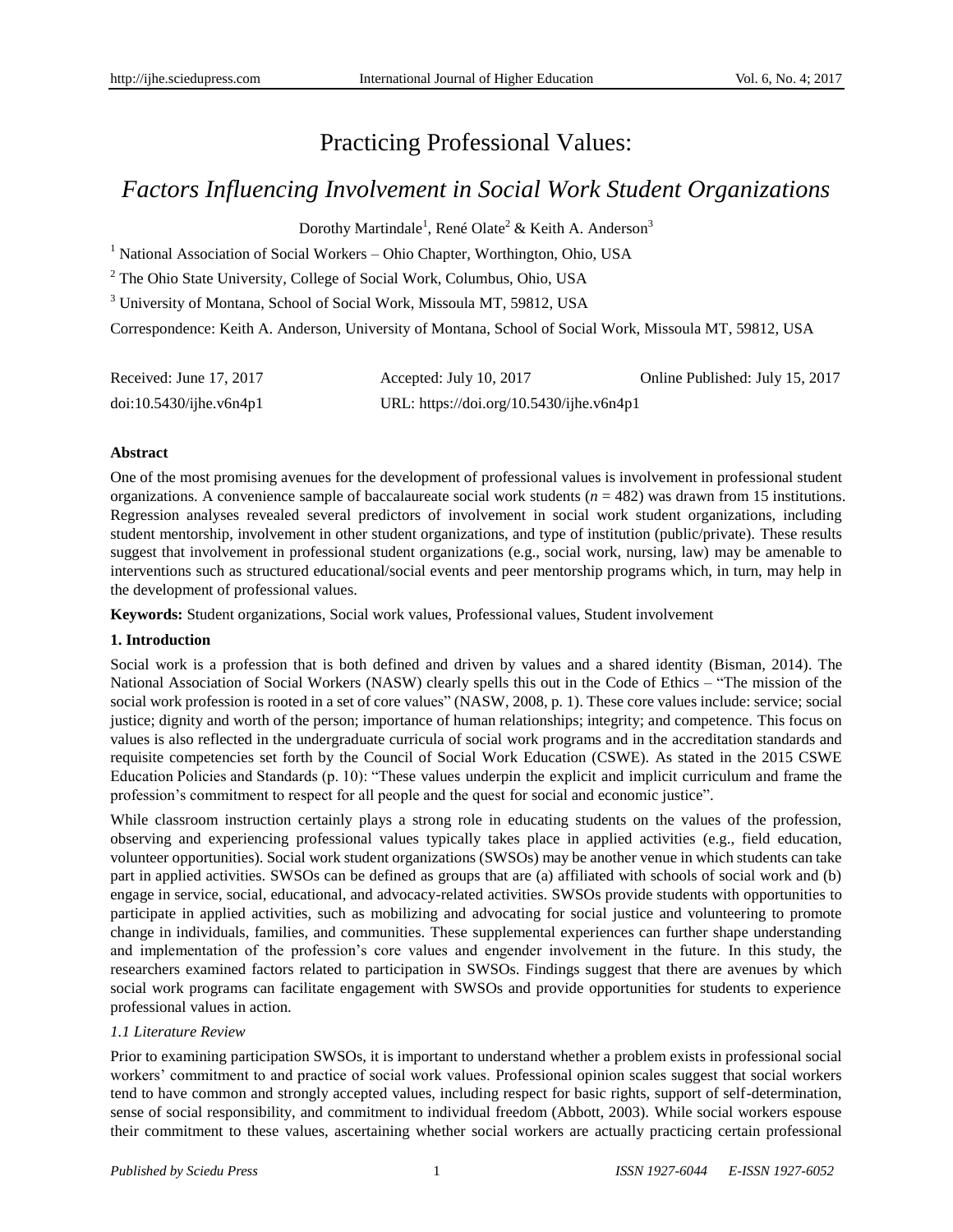values remains a challenge. "Integrity", "Competence", and the "Importance of Human Relationships", for example, are difficult to measure, yet most social workers probably feel that they are practicing these values in their work. On the other hand, the core value of "social justice" can be measured in practice and behavior. This value calls for social workers to "challenge social injustice" and to "pursue social change" (NASW, 2008). One way of exercising this value is through political action. Although the research is sparse, it does not appear that social workers are exercising this value to the degree called for in the Code of Ethics. Researchers in one study found that over 50% of licensed social workers could be categorized as 'politically inactive' (Ritter, 2007). Another study found that few social workers go beyond simply voting and fail to engage in more impactful social justice-related activities, such as "campaigning, personal meetings with government officials, and presenting testimony to legislative bodies" (Hamilton & Fauri, 2001, p. 330). This is not to say that social workers are not committed to the profession's values, rather this raises questions as to demonstrated or active commitment.

There is some evidence that this lack of active commitment to professional values may stem from the education that social workers receive. In the same study that found a lack of political activity among licensed social workers, the participants indicated that their social work education programs did not prepare them adequately to actively participate in the political system (Ritter, 2007). This may be related to a skewed focus on the development of clinical skills, resulting in the "withering moral and political bases of social work" (Chu, Tsui, & Yan, 2009). Others have lamented that the social work profession has lost its quest for social justice in the search for recognition and legitimacy within the helping professions (Rothman & Mizrahi, 2014). Some have tabbed this shift from a values-driven profession to a service-driven profession as a "crisis of identity" and a "legacy lost" (Stoesz, Karger, & Carrilio, 2010). Research provides evidence of this disparate focus on clinical skills and the "professionalization" of social work. Studies have found that students are quite capable of recognizing client needs but they are not well-versed in systemic and macro issues, such as poverty, discrimination, and inequality. In response, scholars propose that social work curriculums increase supplemental learning opportunities in macro practice to better meet the requirement of competencies across all system levels (Dewees & Roche, 2001; Mendes, 2007; Nandan & Scott, 2011; Swank, 2012).

Fortunately, supplemental learning opportunities can be provided by student organizations. Extensive student affairs research highlights the benefits of student organization involvement with long-term effects including civic membership throughout adulthood, increased dedication to one's field, and a continued influence on leadership skills. In general, students who are involved in campus activities experience greater gains in cognitive and affective development, achieve greater academic success, report higher life satisfaction, and build more life skills. (Harper & Quaye, 2007; Krumrei-Mancuso, Newton, Kim, & Wilcox, 2013; Montelongo, 2002; Strapp & Farr, 2010). In general, students who are involved in campus activities experience greater gains in cognitive and affective development, achieve greater academic success, report higher life satisfaction, and build more life skills. A landmark study conducted by Astin (1996) identified what components of college most influence cognitive and affective development—academic engagement, connection with faculty, and participation in student peer groups. Furthermore, Strapp and Farr (2010) documented a relationship between club participation and job market preparedness, indicating that student organizations are a viable resource for skill building. McCannon & Bennett (1996) identified rationales for student involvement, including the desire for experience, resume building, and meeting people with shared interests. Reasons for not being involved included lack of time and being unaware of the opportunities. Other researchers found that availability and being minority status were associated with a lack of involvement in student organizations (Astin, 1984; Kuh, 2001; Nilsson & Schmidt, 2005; Pace & Kuh, 1998; Powell & Agnew, 2007). Others have found that the students attending public universities had more opportunities for student groups and are more likely to be involved in student organizations (Montelongo, 2002). Finally, researchers have found that peer connections are associated with student involvement in organizations (Astin, 1996; Mendes, 2007).

In every social work program, there are opportunities to engage in SWSOs. In fact, CSWE mandates that each social work program "provides opportunities and encourages students to organize in their interests" (2015, p. 15). Some universities offer a range of different SWSOs. In one large Midwestern university, for example, students may join the Social Work Student Association, the local chapter of the National Social Work Honor Society (provided they meet the academic standards), the Social Work Action Alliance, the local student chapter of the National Association of Black Social Workers, and the "Out in Social Work" organization for LGBTQ students and allies. These groups engage is education, socialization, and organization and mobilization around policy and political issues. Most importantly, they help students to find commonality and to develop their professional identities as social workers. It may seem like a leap of faith in linking participation in SWSOs with a greater commitment to social work values in practicing professionals. In education, linking college experiences with professional practice is commonplace and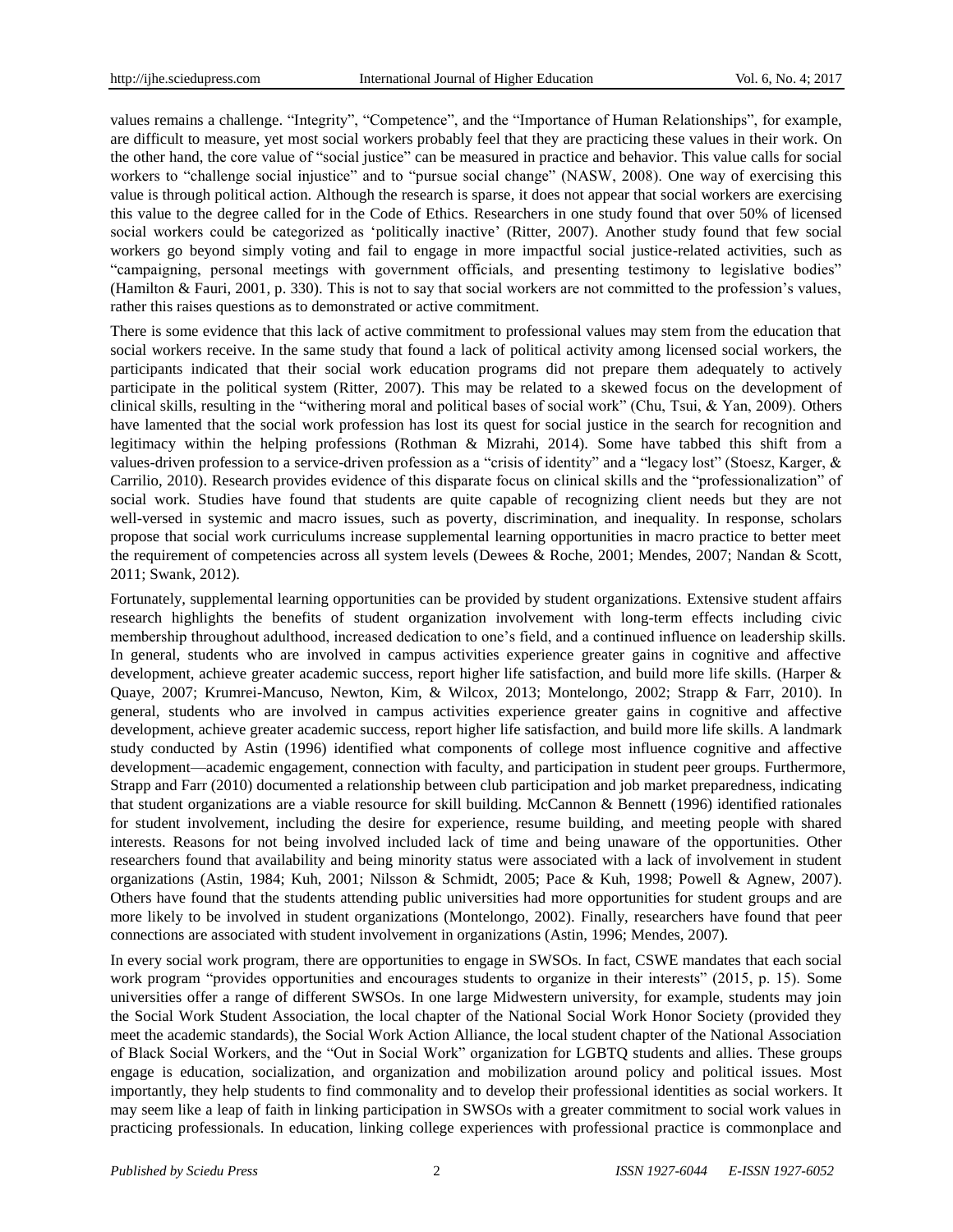may be one of the most effective methods for preparing students in applied professions such as social work. The social work practicum, for example, has been identified as the "signature pedagogy" in social work education (CSWE, 2015). As such, the link between participation in SWSOs and professional practice of social work values may not be as spurious as it initially appears.

#### *1.2 Specific Aims*

Despite the stated and demonstrated importance of SWSOs, no formal resources exist to assist educators in facilitating student involvement. The first step in developing these resources is to understand the characteristics related to student involvement and lack of involvement in SWSOs. To do so, the following three specific aims were developed for this study:

- (1) To identify demographic variables related to involvement in SWSOs.
- (2) To determine whether volunteering, engagement in other organizations, and mentor relationships are related to involvement in SWSOs.
- (3) To understand the role that motivation may play in involvement in SWSOs.

The results of this study have potential importance on two levels: (a) to aid in the development of interventions that increase student involvement in SWSOs; and ultimately (b) to increase social workers' understanding and active engagement in the values of the profession.

## **2. Method**

## *2.1 Sample*

Prior to sampling, this study received approval through the university Institutional Review Board. Convenience sampling for this study was a multistep process. First, administrators (e.g., Program Directors) at each accredited baccalaureate social work (BSW) program in one large Midwestern state were contacted via email. The researchers explained the purpose of the study and asked administrators if their program would be interested in participating. Administrators were contacted several times if there was no response to the initial email. Out of the 26 accredited BSW programs in the state, 15 agreed to participate (participation rate of 57.7%). The administrators then forwarded the link for the online survey to undergraduate social work students. The sole eligibility criterion for students was enrollment in at least one social course. This was a conscious decision on the part of the researchers as number of social work courses was included as a variable of interest in understanding involvement in SWSOs. As an incentive, students could submit email addresses into a random drawing for one of ten \$25 gas cards. Electronic consent was obtained by checking a box after agreeing to three statements: (a) the participant read the consent form; (b) the participant voluntarily agreed to participate in the study; and (c) the participant was at least 18 years-old.

## *2.2 Data Collection*

A brief online survey was developed based upon existing knowledge about participation in student organizations. Prior to distribution, the survey was pilot tested with 20 undergraduate students to ensure clarity in the language and to establish face validity. This testing revealed that the survey could be completed within 15 minutes and that the wording was clear and understandable at the undergraduate level. The following variables were included in the survey:

Demographics – Students were asked to report on age, gender, racial or ethnic identity, status in BSW program (full-time/part-time), number of social work courses taken, and enrollment status in practicum (enrolled/not enrolled).

Activities and Mentors – Students were asked to report on involvement in volunteer activities and involvement with student organizations outside of social work, such as Greek organizations and religious organizations. Students were also asked to identify mentors, such as professional social workers, other professionals, fellow social work students, non-social work mentors, and family members. Response categories were dichotomous (Y/N).

Motivation – Motivation has been theorized to be a central contributing factor in student engagement in organizations (Zepke & Leach, 2010). Motivation to be a professional social worker was measured by students' intent to pursue an advanced degree and/or a career in social work. Response categories were dichotomous (Y/N). The 13-item Activity-Feeling States (AFS) Scale was also included to measure intrinsic motivation. The AFS contains three subscales – autonomy, competence, and relatedness. In the context of this measure, autonomy refers to freedom to decide and do what one wants to do. Competence refers to feeling capable and feeling that one is developing skills. Relatedness refers to belonging to a group and feeling involved with and emotionally close to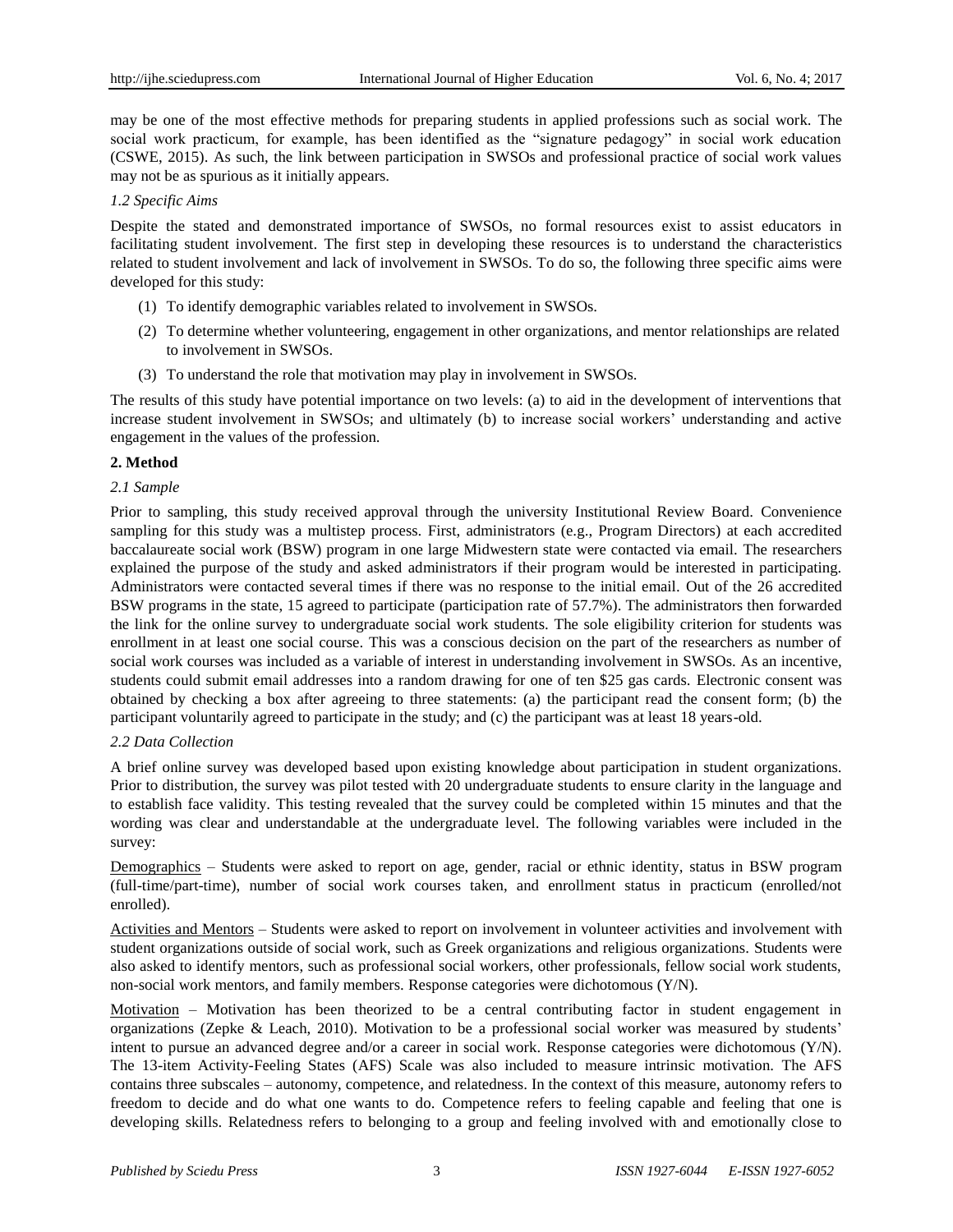friends and acquaintances. The AFS has been tested and used extensively with students and the psychometric properties have been found to be acceptable (Reeve & Sickenius, 1994).

Student Involvement in SWSOs – The dependent variable in this study was whether or not the student was actively involved with SWSOs. This variable was broken down into four categories: active member of SWSOs, non-active member of SWSOs, former member of SWSOs, and never involved with SWSOs. Response categories were dichotomous (Y/N).

#### *2.3 Data Analysis*

Upon completion of data collection, the data were downloaded from the online survey into IBM SPSS® Statistics, Version 22.0 software. Data were cleaned and coded for analysis by researchers trained in quantitative data analysis methods. Descriptive statistics were generated to help define the sample. Bivariate analyses were then conducted to examine relationships between the variables. Finally, multiple logistic regression analyses were run to identify predictors of both active involvement and lack of active involvement in SWSOs. Only those variables that had significant relations ( $p < .05$ ) with involvement and lack of active involvement were included in each multiple logistic regression model. Since it was not hypothesized a priori the relative importance of each predictor variable and its relation to student involvement, variables were entered simultaneous into the multiple logistic regression models (Tabachnick & Fidell, 2013)

#### **3. Results**

A total of 482 students  $(n = 482)$  responded to the survey. Ages ranged from 18 to 71, half of the sample was between 18 and 22, and the mean age was 28.87(SD 11.77). The vast majority of the sample identified as white (76%) and female (80%). Almost three-quarters (74%) of the students were enrolled in public universities and full-time students made up 87% of the sample. Most students (71%) reported that they had completed or were in the process of completing four or more social work courses and 39 % were in their field practicums.

In terms of other activities and relationships, 33% of the students reported active membership in a non-SWSO and 55% reported that they had never been involved with a non-SWSO. Almost three-quarters (73%) of the students reported that they actively volunteered. Approximately two-thirds (63%) of the students reported having a mentor (see Table 1 for details).

In terms of motivation, 93% declared their pursuit of a career in social work with 72% intending to continue onto an advanced degree program (i.e., MSW). Items on each of the three subscales on the AFS scale ranged from 1 to 7 (strongly disagree to strongly agree) with higher scores indicating higher levels of intrinsic motivation. The mean scores on the autonomy subscale ( $M = 5.08$ ;  $SD = 1.17$ ), the competence subscale ( $M = 5.82$ ;  $SD = 1.07$ ), and relatedness subscale ( $M = 5.16$ ;  $SD = 1.28$ ) were all moderately high. Reliability of the subscales was also acceptable with Cronbach alpha ranging from 0.68 to 0.76.

The dependent variable, involvement in SWSOs, was broken down into four categories: active member, non-active member, former member, and never involved. Twenty-six percent (26%) of students reported being active members of SWSOs; 17% reported being non-active members of SWSOs, 4% reported being former members of SWSOs; and 53% reported that they had never been involved with SWSOs. In order to examine our specific aims in this study, only the first (active member) and last (never involved) were included in the logistic regression analyses.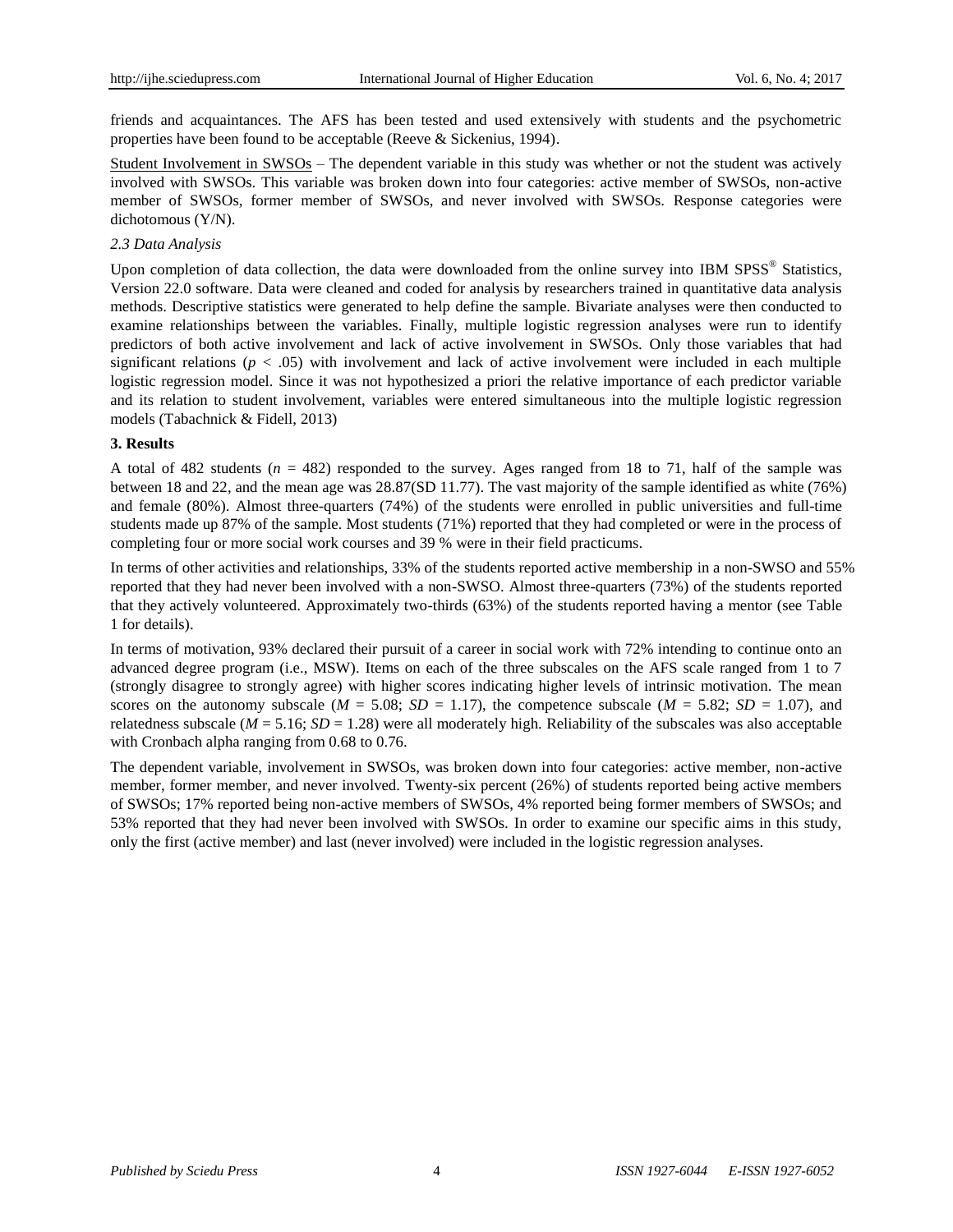#### Table 1. Variables  $(n = 482)$

| Variable                      | Frequency | %   | M(SD)        |
|-------------------------------|-----------|-----|--------------|
| Age                           |           |     | 28.87(11.77) |
| Race                          |           |     |              |
| White                         | 351       | 76% |              |
| <b>Black</b>                  | 85        | 18% |              |
| Latino                        | 12        | 3%  |              |
| Other                         | 12        | 3%  |              |
| Gender (Female)               | 406       | 80% |              |
| <b>Institution (Public)</b>   | 337       | 74% |              |
| Status (Full Time)            | 390       | 87% |              |
| Number of SW Courses          |           |     |              |
| $1 - 3$                       | 122       | 29% |              |
| $4-6$                         | 88        | 21% |              |
| $7-9$                         | 65        | 16% |              |
| $10-12$                       | 70        | 17% |              |
| $13+$                         | 73        | 18% |              |
| In Practicum                  | 172       | 39% |              |
| Active in Non-SWSOs           | 124       | 33% |              |
| Volunteer (Yes)               | 287       | 73% |              |
| Mentors (Yes)                 | 244       | 63% |              |
| <b>Family Members</b>         | 116       | 25% |              |
| <b>SW Faculty</b>             | 101       | 22% |              |
| Friends                       | 94        | 20% |              |
| Professionals                 | 79        | 17% |              |
| SW Staff                      | 59        | 13% |              |
| Religious Leaders             | 56        | 12% |              |
| <b>Fellow SW Students</b>     | 47        | 10% |              |
| Supervisors                   | 38        | 8%  |              |
| Pursue Career in SW (Yes)     | 374       | 93% |              |
| Pursue MSW (Yes)              | 285       | 72% |              |
| <b>Intrinsic Motivation</b>   |           |     |              |
| Autonomy                      |           |     | 5.08(1.17)   |
| Competence                    |           |     | 5.82(1.07)   |
| Relatedness                   |           |     | 5.16(1.28)   |
| <b>SW Organization Member</b> |           |     |              |
| <b>Active Member</b>          | 102       | 26% |              |
| Non-Active Member             | 68        | 17% |              |
| Former Member                 | 15        | 4%  |              |
| Never Member                  | 210       | 53% |              |

In the first logistic regression model, the outcome variable was "active member" in SWSOs. As seen in Table 2, students who had a social work student mentor were 2.46 times more likely to be involved in a SWSO in comparison to students without a social work student mentor (Odds Ratio [OR] = 2.46; 95% confidence interval [CI], 1.27, 4.78). Students involved in other organizations were 1.87 times as likely to report active membership within a SWSO (OR = 1.87; CI = 95%, 1.44, 2.42). Additionally, students who volunteered were 1.02 times as likely to be active members (OR =  $1.02$ ; CI = 95%, 1.01, 1.02), just as students in field placement were 1.01 times as likely (OR = 1.01; CI = 95%, 1.00, 1.02). Never being involved in other organizations was a significant negative predictor of active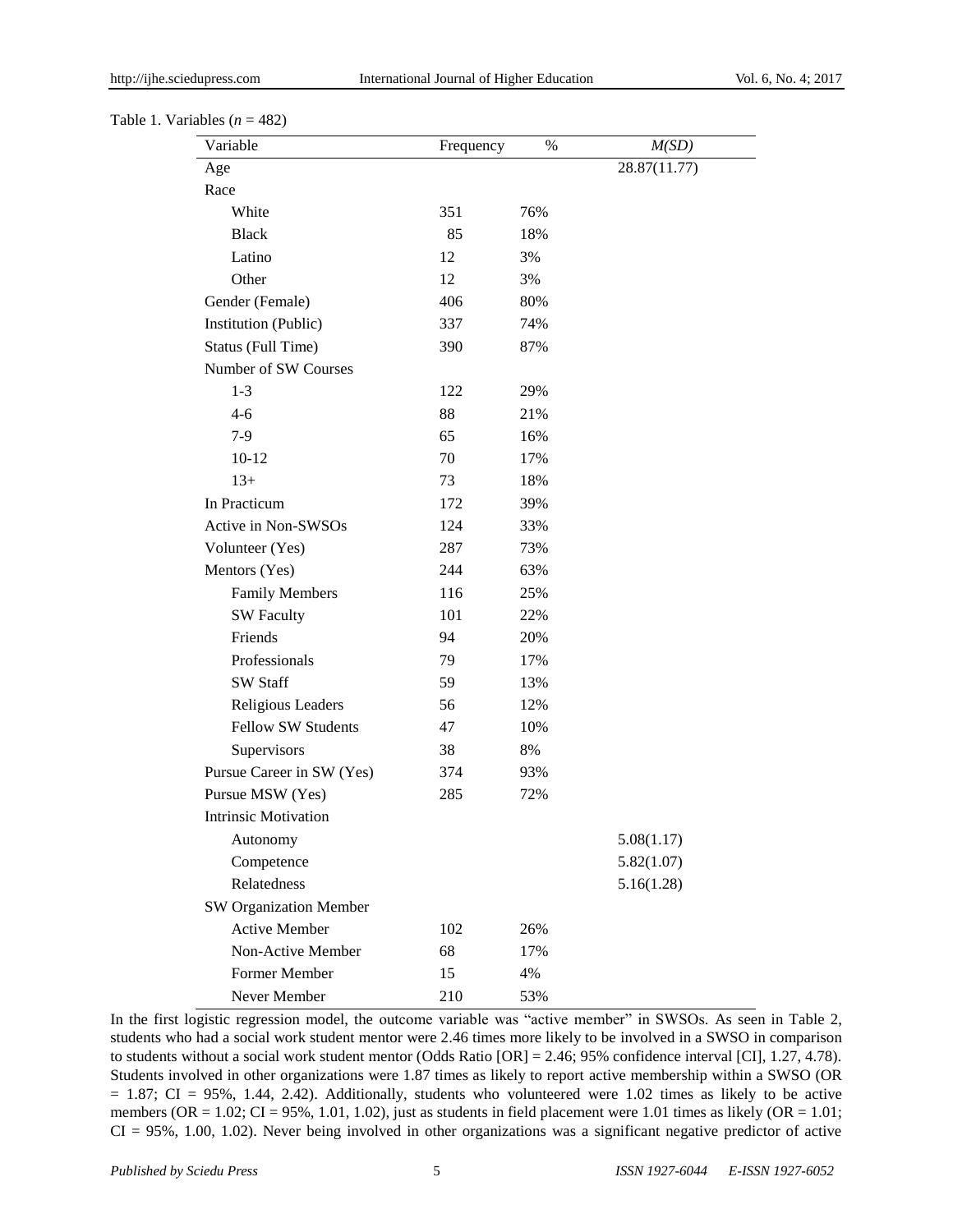membership within SWSOs: the likelihood of being an active member decreased to  $0.54$  (OR = .54; CI = 95%, .42, 0.70).

|  |  |  | Table 2. Logistic Regression Model 1, Predicting Active Involvement in SWSO |  |
|--|--|--|-----------------------------------------------------------------------------|--|
|--|--|--|-----------------------------------------------------------------------------|--|

| <b>Predictor Variable</b>  | Odds Ratio |       |       | $P >  z $ 95% Confidence Interval |
|----------------------------|------------|-------|-------|-----------------------------------|
| <b>SW Student Mentor</b>   | 2.46       | 0.008 | 1 27  | 4.78                              |
| Active Member in Non-SWSO  | 1.87       | 0.000 | 1.44  | 2.42                              |
| Volunteer Involvement      | 1.02       | 0.000 | 1.01  | 1.02                              |
| In Practicum               | 1.01       | 0.039 | 100   | 1.02                              |
| Never a Member in Non-SWSO | (154)      | 0.000 | (142) | 0.70                              |

In the second logistic regression model, the outcome variable was "never been involved" in SWSOs. As seen in Table 3, students enrolled in public institutions were 5.68 times more likely to never be involved in SWSOs (OR = 5.68; CI = 95%, 3.07, 10.52). Lack of involvement in other organizations was also a significant predictor of never being involved in SWSOs (OR =  $1.59$ ; CI =  $95\%$ , 1.22, 2.08). Higher scores on the competence subscale of the AFS, involvement in other organizations, and having a social work student mentors were negative predictors of lack of involvement in SWSOs (OR = 0.77; CI = 95%, 0.61, 0.97); (OR = 0.64; CI = 95%, 0.47, 0.83); (OR = 0.29; CI = 95%, 0.14, 0.61), respectively.

Table 3. Logistic Regression Model 2, Predicting Never Being Involved in SWSO

| <b>Predictor Variable</b>    |      |       |        | Odds Ratio $P >  z $ 95% Confidence Interval |
|------------------------------|------|-------|--------|----------------------------------------------|
| Type of Institution (Public) | 5.68 | 0.000 | 3.07   | 10.52                                        |
| Never a Member in Non-SWSO   | 1.59 | 0.001 | 1.22   | 2.08                                         |
| Competence                   | 0.77 | 0.000 | 0.61   | 0.97                                         |
| Active Member in Non-SWSO    | 0.64 | 0.039 | 0.47   | 0.83                                         |
| <b>SW Student Mentor</b>     | 0.29 | 0.000 | (0.14) | 0.61                                         |

## **4. Discussion**

#### *4.1 Specific Aim 1*

This study aimed to parse out the factors associated with student involvement in SWSOs and to gain a better understanding of facilitators and barriers to engagement with these "pre-professional" organizations. In the first specific aim, the researchers sought to identify demographic variables related to involvement and lack of involvement in SWSOs. The only significant demographic predictor of involvement or lack of involvement in SWSOs was type of institution. More specifically, students attending public institutions were over five and a half times more likely to be not be involved in SWSOs. This was the strongest predictor of lack of involvement in this study. This finding contradicts previous assertions that public universities are typically larger and are therefore able to offer more and greater diversity in opportunities for students (Montelongo, 2002). Students attending public institutions may have less monetary resources compared with their counterparts at private institutions. These students may be working to pay for their school and the lack of time may preclude them from joining SWSOs. In 2014, 41.1 % of full-time students attending public institutions were employed compared to 37.8% of full-time students attending private institutions. Students at public institutions also tended to work substantially more hours per week than their counterparts at private institutions (NCES, 2015). In prior studies, lack of time was identified as the leading reason why students don't join groups, in general (McCannon & Bennett, 1996). Contrary to prior studies, minority status was not significantly correlated with student involvement in SWSOs (Kuh, 2001; Nilsson & Schmidt, 2005; Powell & Agnew, 2007). It could be the case that additional non-social work organizations have formed over the recent years that appeal to and are inclusive of students of minority status.

## *4.2 Specific Aim 2*

In the second specific aim, the researchers explored whether engagement in volunteer activities, other student organizations outside of social work, and mentor relationships were related to involvement in SWSOs. The strongest predictor of student involvement with SWSOs was having a fellow social work student who was viewed as a mentor. In parallel, the lack of a peer student mentor was associated with not being involved with a SWSOs. Peer relationships have long been viewed as strong forces on behavior, including motivation and academic achievement (Antonio, 2004; Wentzel & Muenks, 2016). Peers who are viewed as mentors may be especially influential as students hold them in high esteem and may emulate their behaviors and decisions. As reflected in the literature on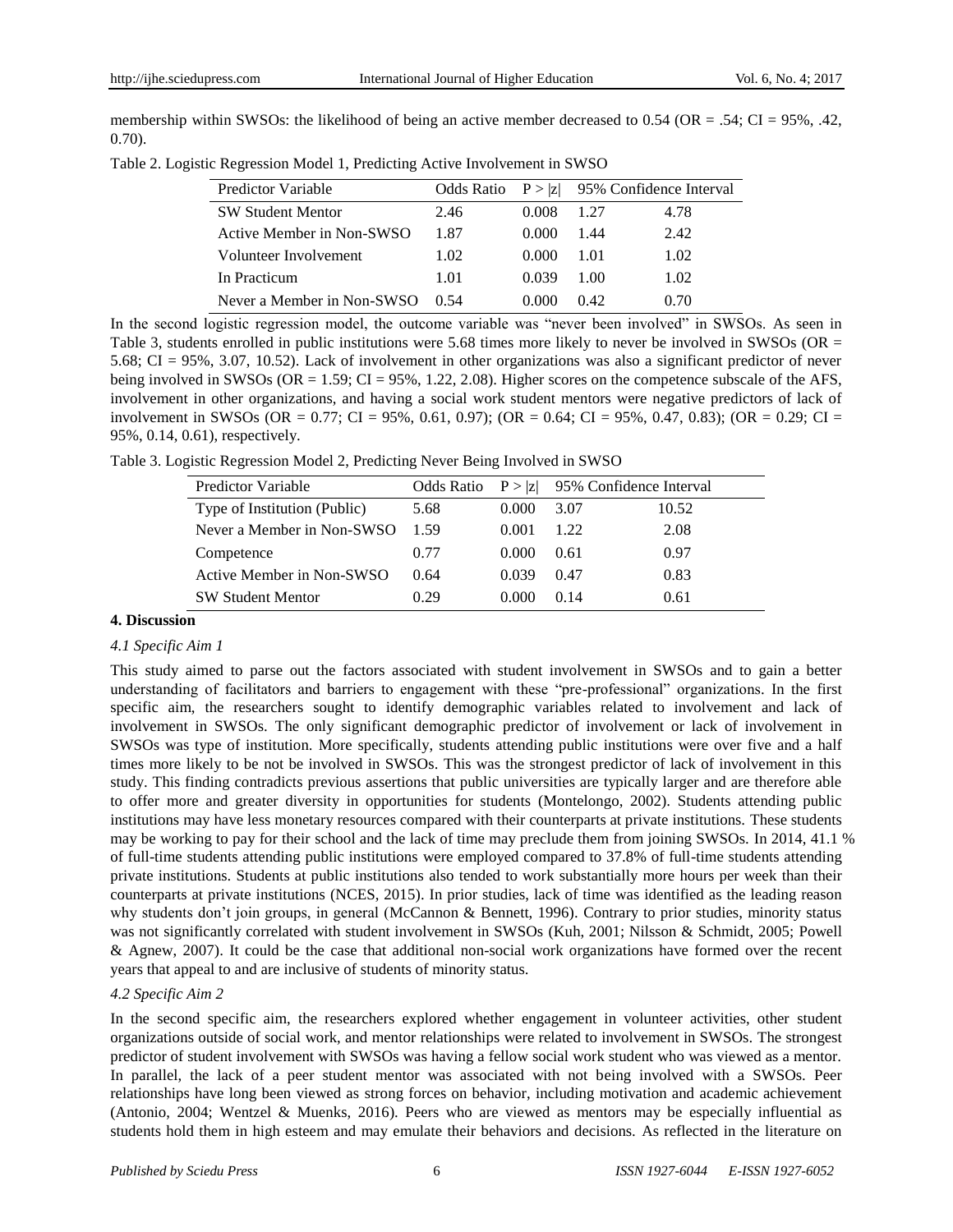peer relationships and discussed later in this article, this finding has implications for the development of peer student mentorship programs within BSW programs (Astin, 1996; Mendes, 2007). Involvement in other organizations and the converse, never being involved in other organizations, were also predictors of involvement in SWSOs. This was anticipated as students who enjoy groups and find benefits in organizational membership are mostly likely to be inclined to join groups. Additionally, some students may simply not have the time to join groups. Finally, volunteering and being in a field practicum were positively related to active membership in SWSOs. This may speak to exposure to professional values and early experiences of identifying as a social worker (Mendes, 2007). The notion being that the more one identifies as part of a group, the more likely that person may be to actively participate in organizations that promote the interests and positions of that group.

#### *4.3 Specific Aim 3*

In the third specific aim, we examined whether motivation played a role in involvement in SWSOs. Only one indicator of motivation, competency, was found to be related to involvement in SWSOs. Students who felt less competent were more likely to have never been involved with SWSOs. As previously mentioned, competence was defined as feeling capable and feeling that one is developing skills. This may be a reciprocal relationship. Students who are active in SWSOs may gain confidence in their abilities as they engage in activities and with each other. Students who feel less confident and capable, may feel that they have little to offer to a pre-professional group and may be reluctant to engage with other students. This question has been asked in the literature, whether organizations cultivate more developed and competent students or if more developed and competent students gravitate to organizations (Foubert & Grainger, 2006). Additional research is needed to disentangle this complex relationship. Interestingly, intentions to pursue an MSW degree and to become a practicing social worker were not significantly related to involvement with SWSOs. It may be the case that undergraduate students do not appreciate the role and benefits (e.g., networking, building resumes) that involvement in SWSOs can have in their future as social work professionals.

#### *4.4 Limitations*

Certain limitations in the present study should be considered prior to discussing the implications for social work education. First, there may be some degree of response bias in the sample. Social work students who were more engaged and therefore more likely to be active in SWSOs may have been more likely to participate in the survey. However, only 26% of the sample reported that they were active members of SWSOs, so response bias may be a limited concern. The researchers also relied upon program directors and administrators to forward the survey link to students. This limited the ability to contact students directly and multiple times to encourage additional participation. Finally, a substantial percentage (29%) of the participants had taken or were actively enrolled in one to three social work courses. While this variable was not significantly related to involvement with SWSOs, including students who have not declared the social work major may have clouded the results of this study. There may be little rationale to join SWSOs if a student is not a social work major. Limiting this study to students who have declared their social work major may have provided a clearer picture.

#### **5. Conclusion and Implications**

The findings from this study suggest avenues by which social work programs could increase involvement with SWSOs. This, in turn, could bolster students' commitment to and active practice of social work values. Students attending public institutions were less likely to be actively engaged with SWSOs. As discussed, these students may have fewer resources (including time) and greater outside commitments (e.g., employment) than students attending private institutions (NCES, 2015). Social work programs at public institutions should look toward incorporating opportunities for participation in SWSOs into the regular class schedule. This could include sponsoring lunch and learn sessions during the day. Opportunities for online participation could also be explored. Students could attend virtual meetings held at times that outside of the school day and more convenient for non-traditional students. Social work programs at public institutions (and really all institutions) could consider awarding class credit for participation in projects run through SWSOs. There is growing diversity in higher education and more non-traditional students are attending college, including BSW programs. Valutis, Rubin, and Bell (2012) suggest that teaching social work values and the development of a social work identity should be tailored to individual students who may be in varying states of personal and professional development. Older students may be more prepared to identify as a professional social worker, while younger students may require more attention, greater exposure, and increased socialization within the profession.

Peer mentorship also played a strong role in predicting active involvement in SWSOs. Social work programs should look to establish formal processes and programs to link students with peer mentors. While there is variability in the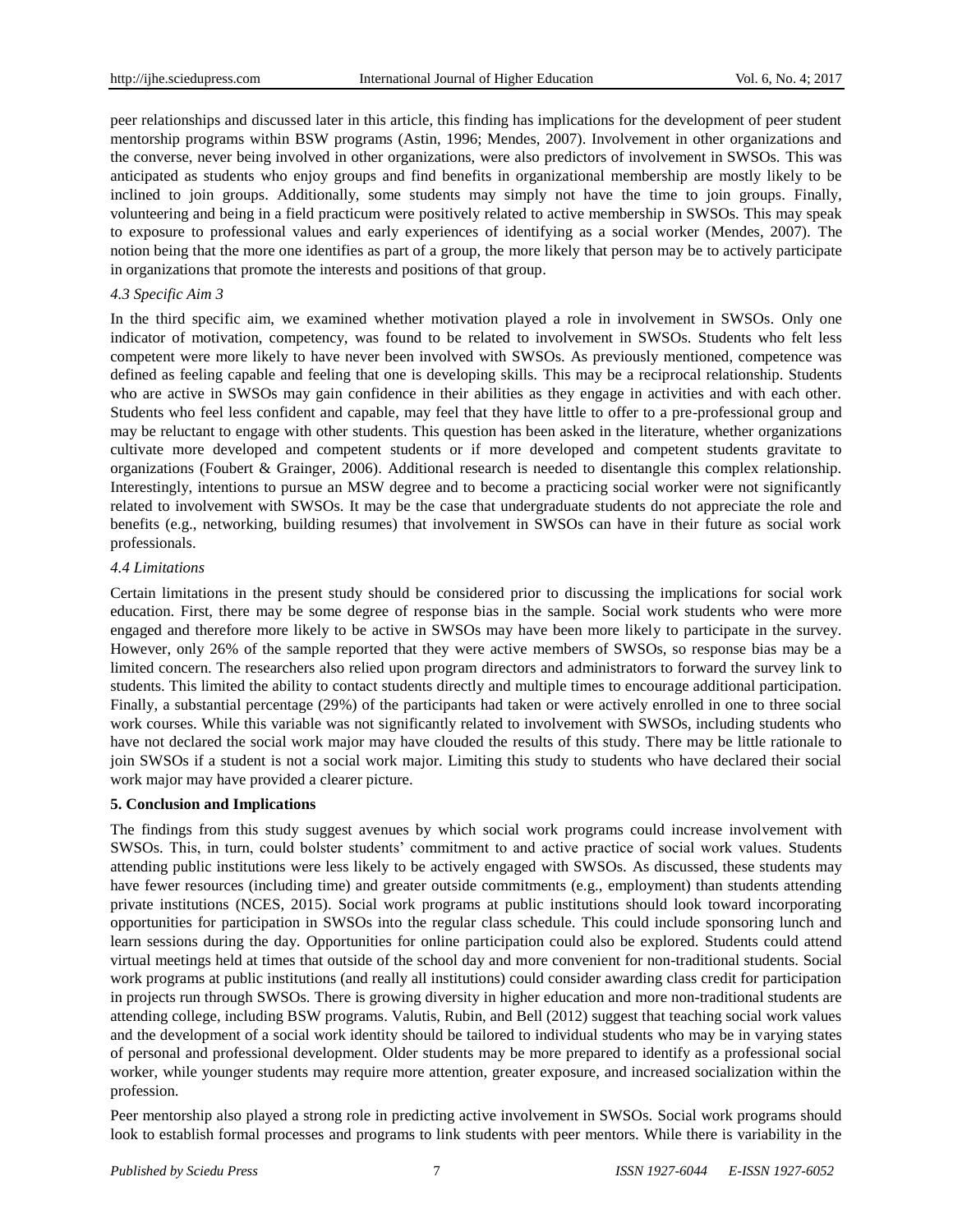conceptualization and implementation of mentorship programs, research suggests that mentorship programs (including peer mentorship programs) can have a positive impact on several important educational and professional outcomes. These outcomes include positive adjustment to college, student retention, academic achievement, and professional development (for a review, see Crisp & Cruz, 2009). Peer mentorship may be especially important to students who come from minority backgrounds or for first-generation college students who may lack available mentorship at home. Some schools of social work have recognized the importance of peer mentorship and have established formal programs. Such programs could serve as models for other schools and the CSWE may look to mandating peer mentorship programs in the future (for an example of a peer-mentorship program, see https://www.socialwork.vcu.edu/student/peermentor.html).

Service learning programs and courses may also hold promise in the development of and commitment to social work values. Service learning can be defined as a teaching and learning strategy that provides experiences intended to address communal needs, foster civic engagement, and engage students in discourse, reflection, and personal and professional growth (Kerins, 2010). A growing body of literature suggests that service learning courses in social work programs can increase understanding, commitment, and practice of professional values (Ericson, 2011; Maccio & Voorhies, 2012). In a recent study, researchers designed a service-learning course that combined classroom learning and assignments focused on developing professional values and skill-building along with 30 hours of service-learning in community agencies. After completing the course, students reported slight or significant increases in the degree to which they "valued" each of the core values of social work (Levy & Edmiston, 2015). While social work programs all have practicums, service-learning courses such as this may provide a more focused strategy for promoting the importance of professional values and the eventual practice of these values following graduation.

Finally, scholars have suggested that social work educators shift from cognitive to affective learning strategies in order to stress social work values. "Affective learning involves changes in feelings, attitudes, and values that shape thinking and behavior" (Neuman Allen & Friedman, 2010, p. 2). These same scholars propose an alternative taxonomy for affective learning that includes the following levels for students: (a) identifying their own values; (b) clarifying their values through affirming and acting upon their choices; (c) exploring implications and comparing their values with alternative views; (d) modifying values as they accommodate and assimilate new information; and (e) internalizing the values and behaving in a manner that is consistent with the values (Neuman & Friedman, 2008). Teaching in the affective domain requires faculty to allow students to openly explore their values, to share and compare their views in a respectful climate, to integrate personal and professional values, and to provide space to exercise these values. By creating this affective learning environment, students may be more inclined to identify as social workers, to engage with groups that represent the values of the profession (such as SWSOs), and to put social work values into action as students and eventually as practicing professionals.

#### **References**

- Abbott, A.A. (2003). A confirmatory factor analysis of the Professional Opinion Scale: A values assessment instrument. *Research on Social Work Practice, 13*(5), 641-666. <https://doi.org/10.1177/1049731503253646>
- Antonio, A.L. (2004). The influence of friendship groups on intellectual self-confidence and educational aspirations in college. *Journal of Higher Education, 75*(4), 446-471. <https://doi.org/10.1353/jhe.2004.0019>
- Astin, A.W. (1984). Student involvement: A developmental theory for higher education. *Journal for College Student Perspectives, 25*, 297-309.
- Astin, A.W. (1996). Involvement in learning revisited: Lessons we have learned. *Journal of College Student Development, 37*, 123-134.
- Bisman, C. (2014). *Social work: Value-guided practice for a global society*. New York: Columbia University Press.
- Chu, W.C.K., Tsui, M., & Yan, M. (2009). Social work as a moral and political practice. *International Social Work, 52*(3), 287-298.<https://doi.org/10.1177/0020872808102064>
- Council on Social Work Education (CSWE). (2015). *2015 Educational Policy and Accreditation Standards Educational Policy and Accreditation Standards for Baccalaureate and Master's Social Work Programs*. Washington, DC: NASW.
- Crisp, G., & Cruz, I. (2009). Mentoring college students: A critical review of the literature between 1990 and 2007. *Research in Higher Education, 50*(6), 525-545. <https://doi.org/10.1007/s11162-009-9130-2>
- Dewees, M., & Roche, S. (2001). Teaching about human rights in social work. *Journal of Teaching in Social Work, 21*(1), 137-155. [https://doi.org/10.1300/J067v21n01\\_09](https://doi.org/10.1300/J067v21n01_09)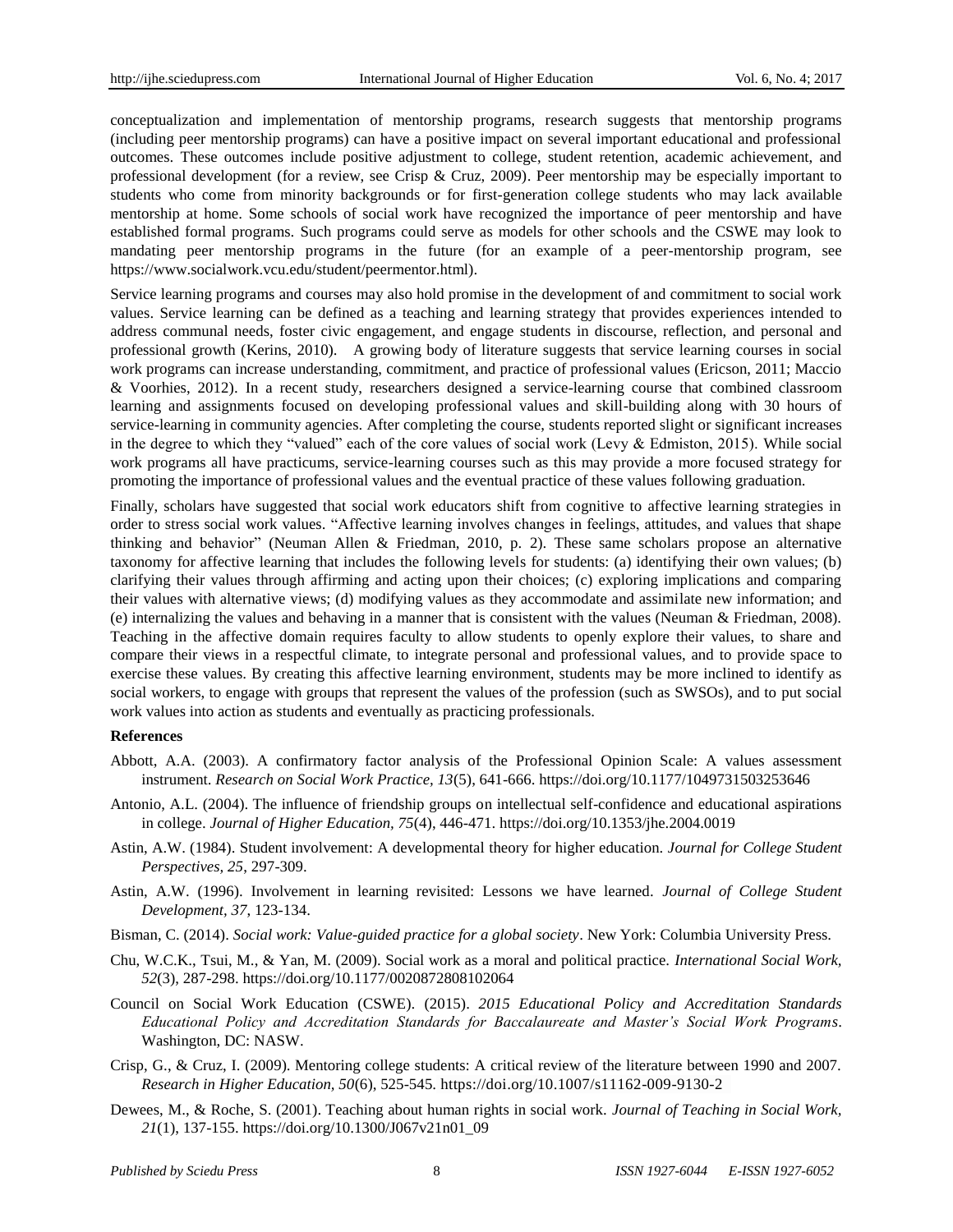- Ericson, C.B. (2011). Pura vida with a purpose: Energizing engagement with human rights through service-learning. *Advances in Social Work, 12*, 63-78.
- Foubert, J., & Grainger, L. (2006). Effects of involvement in clubs and organizations on the psychosocial development of first-year and senior college students. *National Association of Student Personnel Administrators Journal, 43*(1), 166-182. <https://doi.org/10.2202/1949-6605.1576>
- Hamilton, D., & Fauri, D. (2001). Social workers' political participation: Strengthening the political confidence of social work students. *Journal of Social Work Education, 37*(2), 321-332. http://doi.org/10.1080/10437797.2001.10779057
- Harper, S. & Quaye, S. (2007). Student organizations as venues for black identity expression and development among African American male student leaders. *Journal of College Student Development, 48* (2), 127-144. <https://doi.org/10.1353/csd.2007.0012>
- Kerins, A.T. (2010). *An adventure in service-learning: Developing knowledge, values and responsibility*. Surrey, UK: Gower Publishing.
- Krumrei-Mancuso, E.J., Newton, F.B., Kim, E., & Wilcox, D. (2013). Psychosocial factors predicting first-year college student success. *Journal of College Student Development, 54*(3), 27-266. <https://doi.org/10.1353/csd.2013.0034>
- Kuh, G.D. (2001). *The national survey of student engagement: Conceptual framework and overview of psychometric properties*. Bloomington, IN: Indiana University Center for Postsecondary Research and Planning. Retrieved from: http://nsse.indiana.edu/pdf/conceptual\_framework\_2003.pdf
- Levy, D., & Edmiston, A. (2015). The relationship between service learning and undergraduate social work students' professional value development. *Journal of Baccalaureate Social Work, 20*, 137-155. <https://doi.org/10.18084/1084-7219.20.1.137>
- Maccio, E.M., & Voorhies, R.A. (2012). Social work students' perceptions of service-learning. *Journal of Service-Learning in Higher Education, 1*, 50-69. Retrieved from: http://journals.sfu.ca/jslhe/index.php/jslhe/article/view/9/4
- McCannon, M., & Bennett, P. (1996). Choosing to participate or not: A study of college students' involvement in student organizations. *College Student Journal, 30*(3), 312-315.
- Mendes, P. (2007). Social workers and social activism in Victoria, Australia. *Journal of Progressive Human Services, 18*(1), 25-44. [https://doi.org/10.1300/J059v18n01\\_03](https://doi.org/10.1300/J059v18n01_03)
- Montelongo, R. (2002). Student participation in college student organizations: A review of literature. *Journal of the Indiana University Student Personnel Association*, 50-63. Retrieved from: https://scholarworks.iu.edu/journals/index.php/jiuspa/article/view/4617/4240
- Nandan, M., & Scott, P. (2011). Service learning and community-based partnerships: A model for teaching macro practice social work. *Journal of College Teaching and Learning, 8*(8), 25-37. <https://doi.org/10.19030/tlc.v8i8.5319>
- National Association of Social Workers (NASW). (2008). *Code of ethics of the National Association of Social Workers*. Washington, DC: Author.
- National Council for Education Statistics. (2015). *Digest of education statistics: Table 503.20*. Retrieved from; http://nces.ed.gov/programs/digest/d15/tables/dt15\_503.20.asp
- Neuman, K., & Friedman, B. (2008, October). *The art of effectively facilitating professional socialization in students through affective learning.* Paper presented at the Annual Program Meeting of the Council on Social Work Education. Philadelphia, PA.
- Neuman Allen, K.N., & Friedman, B.D. (2010). Affective learning: A taxonomy for teaching social work values. *Journal of Social Work Values and Ethics, 7*(2). Retrieved from; http://www.jswvearchives.com/fall2010/f10neuman.pdf
- Nilsson, J., & Schmidt, C. (2005). Social justice advocacy among graduate students in counseling: An initial exploration. *Journal of College Student Development, 46*(3), 267-279. <https://doi.org/10.1353/csd.2005.0030>
- Pace, C.R., & Kuh, G.D. (1998). *College student experiences questionnaire*. Bloomington, IN: Indiana University. Retrieved from: http://cseq.indiana.edu/pdf/intro\_CSEQ\_4th\_Ed\_Norms.pdf